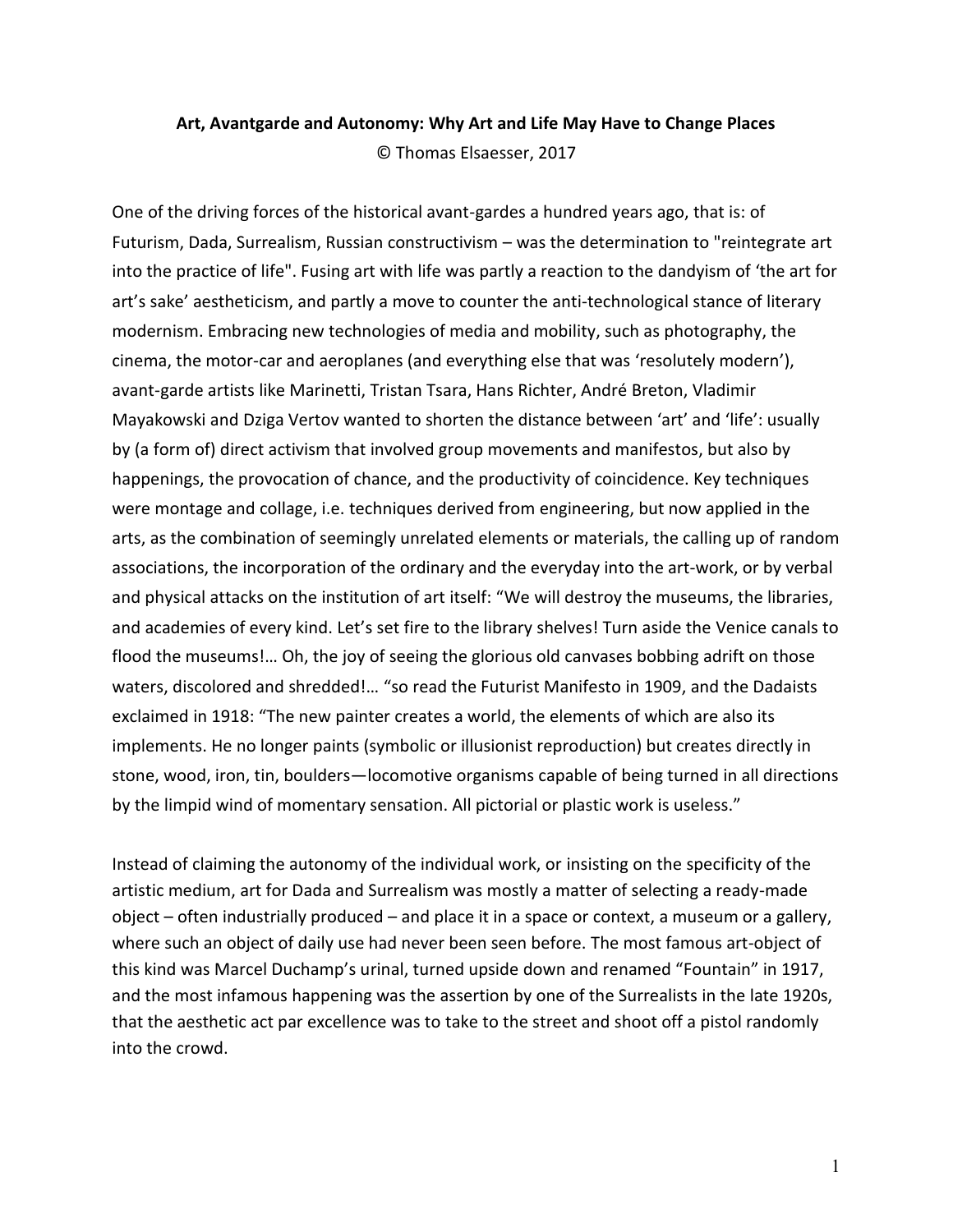One wonders whether this surrealist would have recognized as his followers the attackers of Paris, Nice, Orlando and Berlin? Maybe some of you will remember the composer Karl Heinz Stockhausen musing aloud in September 2001 that the downing of the Twin Towers on 9/11 was the kind of total work of art that artists could only dream of: ''You have people who are so concentrated on one single performance, and then 5,000 people are dispatched into eternity, in a flash of a moment. I couldn't do that. In comparison with that, we're nothing as composers.''

Luckily, it is not often that one hears anything as grotesque as this, but even Don deLillo asks, in his novel *Mao II*: "Have terrorists seized control of the world narrative, have they captured the historical imagination, have they become, in effect, the world's new novelists? For sheer influence over the human mind, they have already displaced the precarious hold that literature once had on our collective consciousness."

In less dramatic ways, art institutions, artists and public art funding have - over the past 30-odd years, tried to compensate and to regain territory for art to have a place and make its mark on our hearts and minds. Under such labels as "relational aesthetics" – defined as "art and exhibition practices that take as their point of departure the whole of human relations and their social context" – the art world has, since the 1990s wanted once more to bring art and life closer together. Relational aesthetics views the work of art as the "catalyst" or "facilitator", initating a dialogue between contemporary issues and the film spectator or museums visitor. As Nicholas Bourriaud, who coined the term relational aesthetics, claimed: "the role of artworks is no longer to form imaginary and utopian realities, but to actually provide ways of living, and models for action within the existing real, whatever the scale chosen by the artist."

Supporters argue that instead of the artwork being merely an encounter between a viewer and an object, relational art tries to generate intersubjective events. Through these events, meaning and therefore also relevance, is elaborated collectively, rather than decided in the space of individual contemplation or consumption. It also redefines the role of the artist. Now, the artist is less an autonomous creator, and more someone who initiates a process, who sets up the conditions for such an encounter, who runs a laboratory rather than retreats to the studio, someone who thinks of his or her activity as "reserch" or "practiced-based theory", rather than as the creation of works that stand alone and speak for themselves. Critics of relational aesthetics are less impressed. Some maintain that yes, art can be cathartic, but it should never be sold to the public as spiritual or emotional therapy.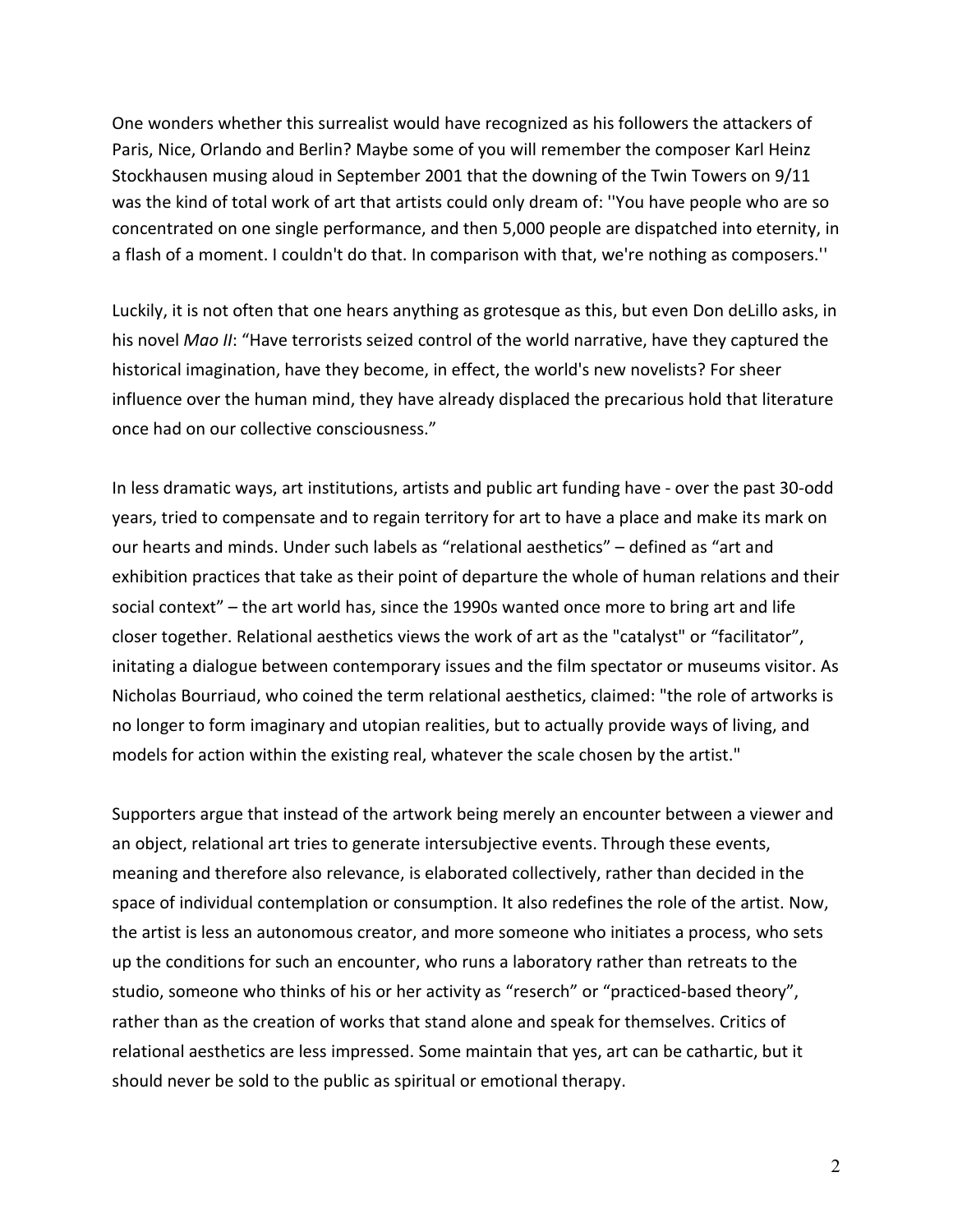And yes, art can be political, and aesthetics cannot be divorced from ethics, but art must not try to legitimate itself as a form of social work. Nor are artists agony aunts that tell us how to conduct our lives or help us solve our problems, whether personal or social.

Yet the fact is that art and artists have been depending more and more on the state, on a city or municipality to subsidize not only museums as public institutions, but to support individual artists by way of grants and commissions, through public acquisitions and other forms of aid, for which these bureaucracies, these politicians and these funding bodies do require some kind of accountability and commitment by the artists, such as: to contribute to the public good and somehow show themselves responsive to the taxpayers who trust them and have invested in them. The idea that art can better and enrich the lives of ordinary people does not seem to them such an extravant expectation.

Other voices, however, point out that "relational aesthetics" is merely an ideology: it rationalizes trends and tendencies that have originated elsewhere – namely in the phenomenon that also arose in the 1990s. Since then we have witnessed how the Museums of Modern Art and even classical Museums have transform themselves into Museums of Contemporary Art or Kunsthallen. Such Museums of Contemporary Art are run more like a department store or a trade fair than a traditional museum. They put on temporary exhibitions in blockbuster format rather than highlight and display works from their own collection (if they still have one); they maintaon an extensive and expensive museum shop, and they build an atrium that houses a coffee bar and a restaurant. In short, musuems have become a mass medium, which tries to fuse the playful with the educational, and the spectacular with the tasteful. Relational art is the perfect fit for such a musuem of contemporary art. But so is the post-industrial, contemporary city.

Because these museums as mass medium are now a crucial part of every urban ecology, often located near the water or in the vicinity of parks and green spaces. They are crucial instruments of city branding, they are indispensible for cultural tourism, and they are an integral part of the enhancement of the quality of life, by which European cities, but increasingly also Asian cities, want to attract young professionals and especially the so-called creative industries of 'media' and high-tech, of design and fashion. Art, in other words, like 'culture' in general, has become a public good to be consumed, and serves as a lubricant in almost all areas of contemporary life.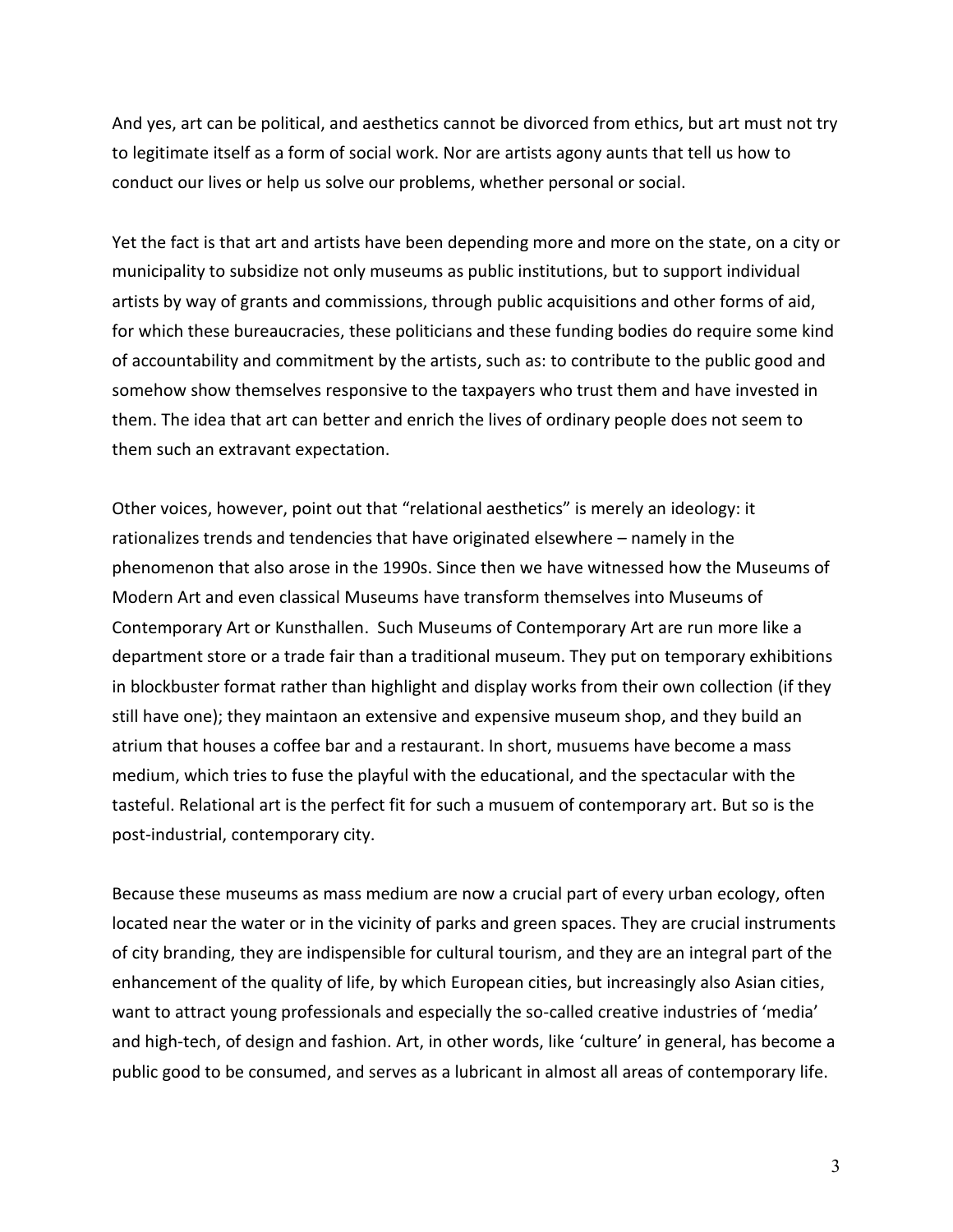No wonder that philosophers and cultural critics are not entirely happy with these trends, and several of them – among them Boris Groys and Jacques Ranciere – have proposed that it is time to reconsider the arguments in favour of the radical autonomy of art, such as it had prevailed during the years of high modernism in the United States – the 1940s and 1950s – and such as it had been be formulated, at around the same time, by critical theorists of the Frankfurt School, notably by T.W. Adorno and Max Horkheimer, in their famous chapter on the "culture industry" and later on, in Adorno's *Art as a Form of Negative Dialectics*.

Following in the footsteps of Adorno, the French philosopher Jacques Ranciere, has argued that 'art-for-art-sake' had proved a better defence against totalitarian temptations than avant-garde activism: after all, Marinetti had supported Italian fascism, and many Russian avantgardists were coopted to Stalin's version of Soviet Communism. According to Ranciere, neither extreme (art for art's sake, nor art as activism) can rescue the subversive potential of art, which involves what he calls a 'double heteronomy', that is, outside pressure and interference:

"Whether the quest is for art alone or for emancipation through art, the stage is the same. On this stage, art must tear itself away from the territory of aestheticized life and draw a new borderline, which cannot be crossed. This is a position that we cannot simply assign to avant-garde insistence on the autonomy of art. For this autonomy proves to be in fact a double heteronomy, in the same way as the autonomy of Schönberg's music, as conceptualized by Adorno, is a double heteronomy: *in order to denounce the capitalist division of labour and the adornments of commodification, it has to take that division of labour yet further, to be still more 'inhuman' than the products of capitalist mass production.* But this inhumanity, in turn, makes the stain & blur of what has been repressed appear and disrupt the perfect technical arrangement of the work. The 'autonomy' of the avant-garde work of art becomes the tension, between the bonds that tie Ulysses to his mast and the song of the sirens against which he stops his ears."

If "relational aesthetics" is the sirens' song and the "autonomy of art" is the mast to which Ulysses asks his men to tie him, is it then the State or the respective government minister, as the agent of this double heteronomy or outside interference, who can steer the ship into safer waters? Maybe the problem has to be posed differently. Let's ssume that the 'art'-'life' dichotomy, in the form of the relation to the State at one end, and responsibility to the public at the other end, is indeed one of the primary concerns of the art world today.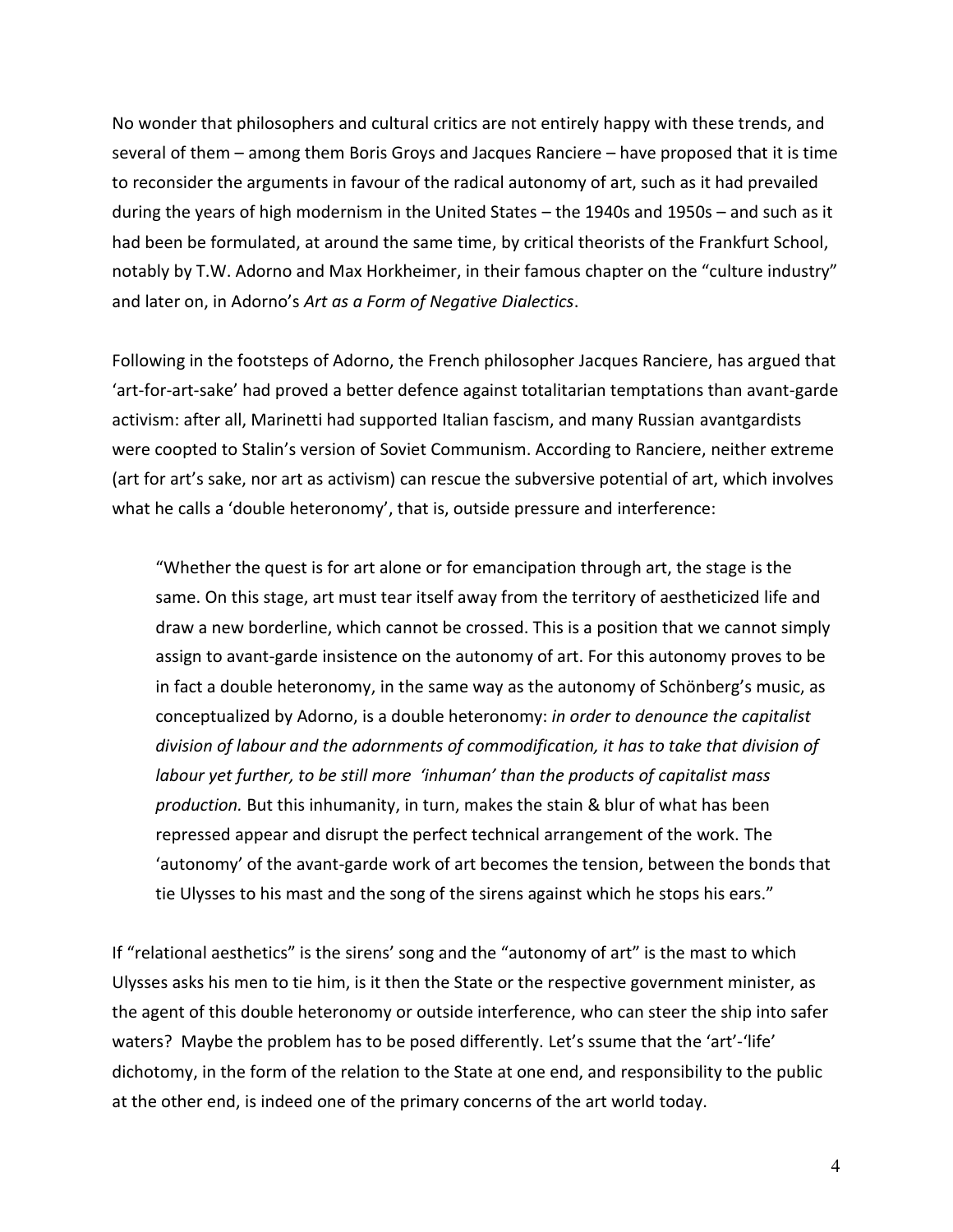Since in addition, all artists think of themselves as avant-garde as a matter of principle, and therefore have a stake in independence and autonomy, then Ranciere's idea of a '*double heteronomy'*, i.e. of a mutually conditioned 'outside determination' should also be taken seriously into account. We can start by agreeing that 'art' and 'life' are both coming under pressure, as it were, by external forces, and this in such a way that they mutually reconfigure or antagonize each other, without fully reflecting these outside forces. However, I am not sure that the State and the public are the only external forces responsible for this renewed tension between 'art' and 'life'. Just as important, if not more so, is the impact, for instance that design has on both art and life, with the combined effect that *today life and art are, if anything, too close together* – not because of relational aesthetics or the pressure on art to be socially relevant, but because our very idea of what is "art" and what is "life" has changed so much in the last thirty years that we need to remind ourselves of some of the basics, even before we can decide what might be their proper relation to each other.

Why do I say that "life and art are now too close together"? One of the major developments of the 20th century – reflected in the debates around bio-power, bio-politics and the condition of the post-human – has been the way that life has become more like art, and this in several distinct ways; first, in the Western world, everyday life has in almost all its aspects fallen under the regime of *style*, usually seen as the consequence either of a relentless *aesthetisation of life, public space and politics* (to use Ranciere's term which echoes Walter Benjamin) or of *commodification* (to use the Marxist term) not just of objects, but of affects, not just of needs but of desire itself.

Yet in the form of *design,* this "will to style" has become much more than either the aesthetisized life or the ferish of the commodity: design has become the very term of our attempt to control the world and shape our environment, and it has become the tool of our *self-determination* as individuals and as political collectivities: we want to take control of our lives by giving it shape and design, not just by preserving and prolonging it as much as possible, but in order to improve it, to maximise and optimise it. What Michel Foucault analysed as the '*care of the self'* has been pushed further into '*care of the future self'* - a forward-looking venture that converts personal goals and ideals, into a kind of aspirational self-'serving' entrepreneurship.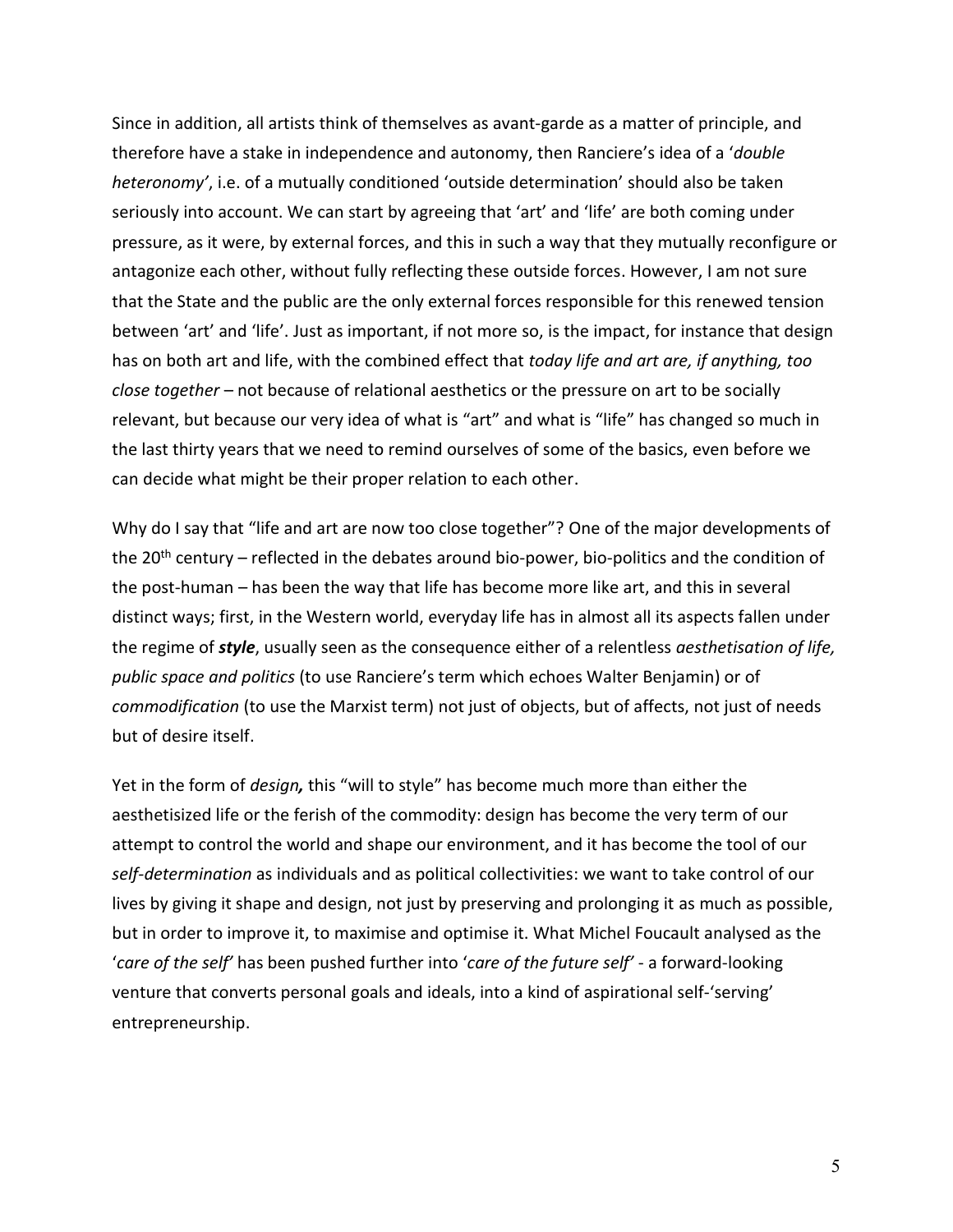Second, this notion of *design*, in conjunction with *technology* and *engineering*, is the pervasive force not just in the sphere of 'social engineering', in 'government planning' or personal lifestyle choices: the so-called life-sciences (biology, molecular genetics, the neuro-sciences) are reshaping our understanding of 'bios' and 'zoon' (that is, life as animate matter and life as sentient beings) in the terms more familiar from the built or constructed environment and from technological systems, while biological processes or the natural properties of plants and animals become increasingly available as 'technologies' for the development of new materials, modified food, but also for enhancing the possibilities of human life, in the transition to the post-human: think of artificial enzymes or proteins, gene therapy or stem cels, all of which are now the 'building blocks' or design elements for a whole range of new life forms.

If 'life' has thus become more like art, in the sense that reality is shaped by 'design' and artifice, and life, in its very fabric is now a matter of engineering: genetic-engineering, neuroprogramming and bio-technology, while artificial intelligence, in the form of 'embedded software' and 'smart devices' manifests itself in fully embodied ways at the most levels of human communication and everyday interaction with the material world, then it is not surprising that the question: what future for 'art' has re-appeared with special urgency, which is to say: with as much anxiety as cynicism.

One of the implications of the post-human horizon, as I have just been sketching it, is that the very idea of art – whether as a special form of creativity or even of art as a 'technology' – will all but disappear, at least as a separate realm. Even the concept of 'medium' will be expendable. Notions like 'cyberspace' are already quaint and antiquated, and 'virtual reality' will soon become a pleonasm: a redundancy after having been a contradiction in terms. A good example that reality is already colonized by the virtual are human-computer interfaces. They were initially modelled around our presumed familiarity with the book, the office desk, or the cinema, but today the operating systems of our digital devices increasingly model themselves around our primary perceptual organs and senses: sight, hearing and touch, facial recognition and speech interaction. In short, they are becoming 'transparent' and invisible, or as Steve Jobs used to say, every aspect of the Apple interface must be "intuitive".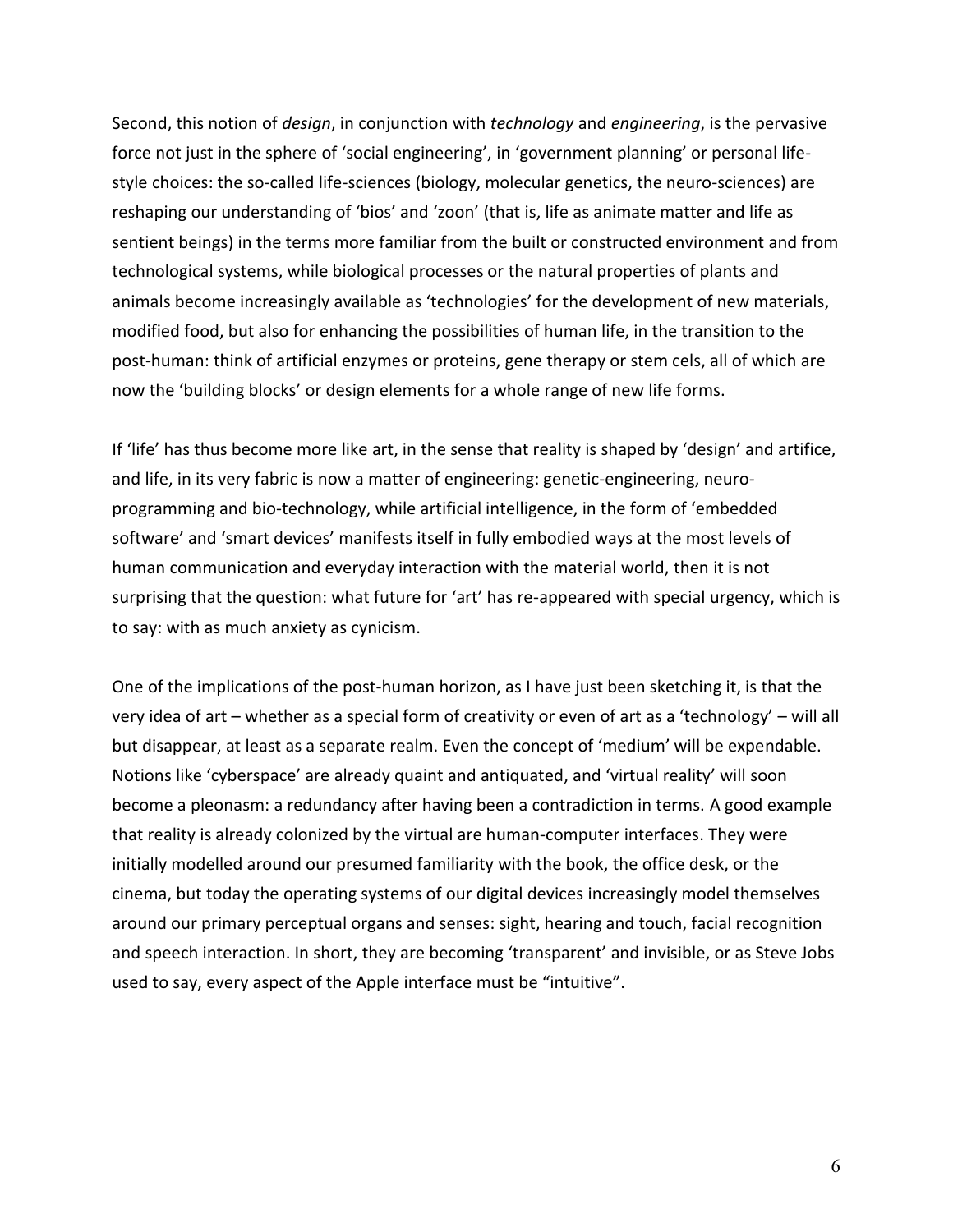The combined forces of design and engineering, in other words, are part of the heteronomy, the outside interference that reshapes art and life and their relations to each other. But there is another heteronomous force that plays into the equation. This is the fact that one of our most basic ontological categories, namely the nature/culture divide, no longer holds: the human impact on nature has been such that we are living in the anthropocene, i.e. the geological macro-epoch where culture dominates nature to the extent that it determines nature. This, too, is part of the post-human, and its most important implication for our argument about art, autonomy and the avantgarde, is that the *post-human proceeds from the assumption that human beings are so adaptable and flexible* that they can be *seamlessly aligned and synchronized with intelligent machines*. In the post-human, there are no essential differences between bodily existence and computer simulation, between cybernetic mechanism and biological organism, between robots running on programmes or algorithms, and humans pursuing lofty goals or follwing their baser instincts: all are merely the various aggregate forms of one substance: *information and data*.

So where does this leave us? In one sense, if the avant-gardes, both then and now, aim at closing the gap between art and life, then they have achieved more than they may have wished, because they have succeeded to the point of having not only made art but also themselves obsolete. And much of what one sees in galleries today is proudly displaying this obsolescence: artists reverse engineer practices that now executed digitally, and they hand-craft objects that used to be industrially produced, but have been superseded by electronic devices. The "Nuts and Bolts" installations currently on display as part of IFFR are eloquent witnesses: They touch us with their vulnerability (to indifference and condescension) and they tread a narrow path between nostalgia and utopia – the utopia that a simpler life and a more authentic art might still be possible.

It is to this utopia that I want to appeal by way of conclusion, but with a slight twist. As I have argued, the post-human position implies a more or less *smooth alignment* between man and machine, between bios and techné, and thus it operates with an '*adaptationist' model of evolution*. However, according to some credible studies of evolutionary biology, neuro-sciences and the philosophy of consciousness (Francisco Varela, Thomas Metzinger, Antonio Damasio and Daniel Dennett), this smooth alignment theory is questionalble: *Human beings are constitutively un-adapted*.

7